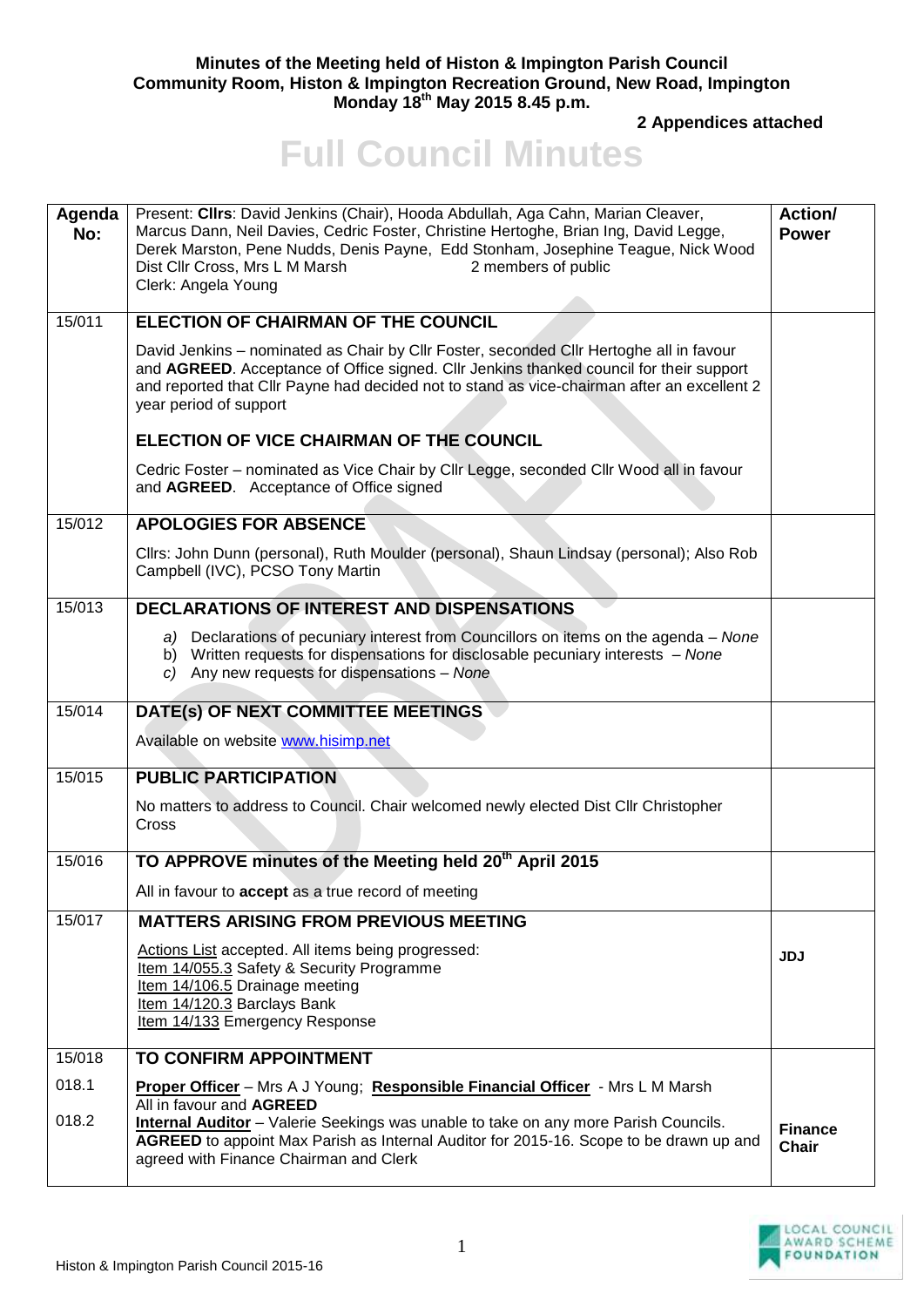| 15/019 | TO REVIEW COMMITTEE STRUCTURE and to appoint members to serve on                                                                                                                                                                                                                                                                                                                                                                                                                                                                                                                                                                                                                                                                                                                                                                                                                                                                                                                                                                                           |                   |
|--------|------------------------------------------------------------------------------------------------------------------------------------------------------------------------------------------------------------------------------------------------------------------------------------------------------------------------------------------------------------------------------------------------------------------------------------------------------------------------------------------------------------------------------------------------------------------------------------------------------------------------------------------------------------------------------------------------------------------------------------------------------------------------------------------------------------------------------------------------------------------------------------------------------------------------------------------------------------------------------------------------------------------------------------------------------------|-------------------|
|        | the under mentioned Committees:                                                                                                                                                                                                                                                                                                                                                                                                                                                                                                                                                                                                                                                                                                                                                                                                                                                                                                                                                                                                                            |                   |
| 019.1  | Committees:<br>Planning Committee: A Cahn; M C Cleaver; M P Dann; J Dunn; C Hertoghe; B S Ing;<br>D N Legge; D W Payne; J P Teague + 2 ex officio members<br>Recreation Committee: M C Cleaver; N S Davies; B S Ing; E W Stonham + 2 ex officio<br>members, + plus 4 user representatives. 3 vacancies remain<br>Environment Committee: A Cahn; J Dunn; C Hertoghe; D V Marston; P J Nudds;<br>N Wood + 2 ex officio members. 1 vacancy remains<br>Highways Committee: D N Legge; S Lindsay; P J Nudds; E W Stonham + 2 ex officio<br>members. 3 vacancies remain<br>Finance, Legal & Administration Committee: N S Davies; B S Ing; D V Marston,<br>D W Payne + 2 ex officio members. 1 vacancy remains<br><b>Employment Committee:</b> H S Abdullah, M C Cleaver; N S Davies; B S Ing; + 2 ex officio<br>members<br>Youth Committee: H S Abdullah; A Cahn; N S Davies; N J Wood + 2 ex officio members,<br>plus 3 youth representatives<br>King's Meadows Committee: A Cahn; D W Payne; J P Teague + 2 ex officio members,<br>plus 6 resident co--optees | All               |
|        | Proposed Cllr Ing, seconded Cllr Hertoghe all in favour and AGREED Committee<br>membership as nominated. No changes to Committee sizes. Each individual Committee<br>to consider whether wished to request change of membership numbers.                                                                                                                                                                                                                                                                                                                                                                                                                                                                                                                                                                                                                                                                                                                                                                                                                   | <b>Committees</b> |
|        | CIIr Marston wished it noted he believed that Councillors should serve on at least one of<br>the main Committees, as this was where detailed discussion took place.                                                                                                                                                                                                                                                                                                                                                                                                                                                                                                                                                                                                                                                                                                                                                                                                                                                                                        |                   |
| 019.2  | Officers:<br>Tree Wardens - Cllrs P J Nudds (Head Warden), Alan Eade, David Legge. To confirm<br>with Alan Eade if wished to continue. Replacement Tree Warden sought for David Legge in<br>the long term<br>Allotment - Cllr P J Nudds + 1 vacancy. Cllr Nudds to approach Cllr Moulder<br><b>Footpaths</b> - Clirs J Dunn; $D V$ Marston<br>County Council Walkabout Co-Ordinator - Cllr C J Foster<br>Agreed no need for Councillor Playground Inspector. Office staff check Mr Smith's<br>inspections and report to Recreation Ground Committee where appropriate. Proposed Cllr<br>Teague, seconded Cllr Abdullah all in favour and AGREED                                                                                                                                                                                                                                                                                                                                                                                                            |                   |
| 019.3  | <b>Working Parties:</b><br>Public Art: D W Payne (Convener); H S Abdullah; J P Teague (plus 4 resident co-optees)<br>A14 Improvements: D N Legge (Convener); B S Ing; J D Jenkins; D W Payne (plus co-<br>optees)                                                                                                                                                                                                                                                                                                                                                                                                                                                                                                                                                                                                                                                                                                                                                                                                                                          |                   |
|        | <b>Community Park Project: N S Davies (convener); B S Ing; E W Stonham; D Jenkins; D W</b><br>Payne (plus co-optees)<br>Sustainability: R Moulder (convener); J D Jenkins; (plus co-optees)<br>Youth: H S Abdullah (convener); N Wood; N Davies; A Cahn (plus co-optees)<br><b>Task &amp; Finish Groups:</b>                                                                                                                                                                                                                                                                                                                                                                                                                                                                                                                                                                                                                                                                                                                                               |                   |
|        | Neighbourhood Steering Group: J D Jenkins (convener); N S Davies; J Dunn; B S Ing; D<br>N Legge; R Moulder; P J Nudds; D V Marston; D W Payne; plus S Lee; C Miles; J<br>Newman; M Crook; L Hill; S Poole; L Birch; M Donachy; C Chivers; J Blandford-Baker; V<br>Heine; F Difranco; R Davis-Chamberlain; G Smallwood; D Mace<br>Neighbourhood Core Group: J D Jenkins; D W Payne; N Wood; plus J Polley; M Barrett<br>Drainage: J Dunn; B S Ing; D N Legge; D W Payne; Dist Cllr E Stonham; Cty Cllr M J<br>Mason; resident R Barrett                                                                                                                                                                                                                                                                                                                                                                                                                                                                                                                     |                   |
|        | Darwin Green: D W Payne (convener) M P Dann; B S Ing; E W Stonham, N S Davies<br>Newsletter Team: D W Payne; R Moulder; B S Ing; J P Teague; A J Young (Clerk); plus B<br>Stewart-Deane; J Walker; M Ward<br>Homefield Park Fence: P J Nudds, D V Marston; A J Young (Clerk)<br>Bypass Farm: N S Davies; H S Abdullah; B S Ing; J D Jenkins; D V Marston; S Lindsay                                                                                                                                                                                                                                                                                                                                                                                                                                                                                                                                                                                                                                                                                        |                   |
|        | Proposed Cllr Teague, seconded Cllr Davies, all in favour and membership AGREED                                                                                                                                                                                                                                                                                                                                                                                                                                                                                                                                                                                                                                                                                                                                                                                                                                                                                                                                                                            |                   |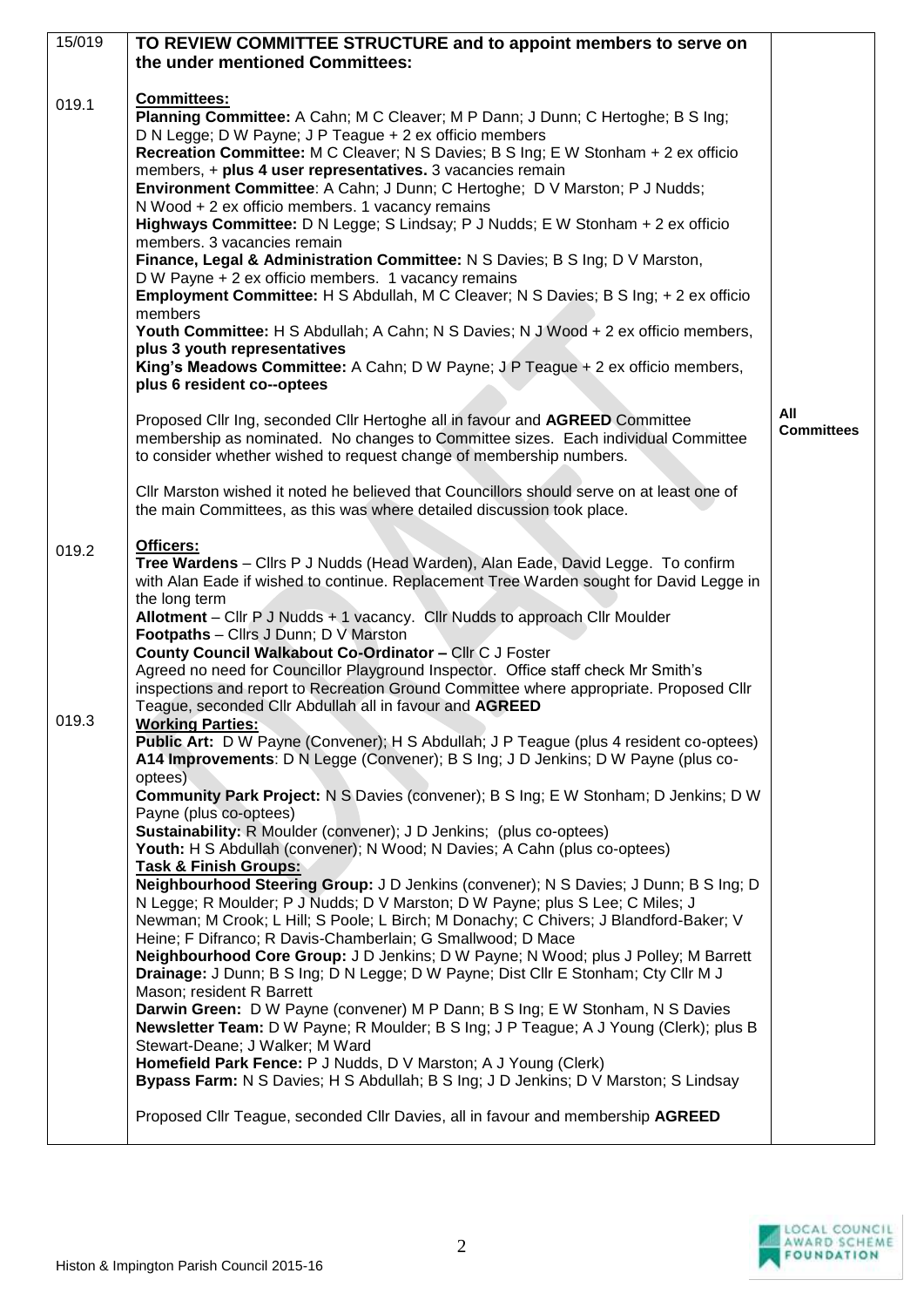| 15/020 | TO NOTE 4 year representations on/work with external bodies and appoint                                                                                                                                  |            |
|--------|----------------------------------------------------------------------------------------------------------------------------------------------------------------------------------------------------------|------------|
|        | replacements where required                                                                                                                                                                              |            |
|        | Older Persons Co-Ordinator (HICOM sub group) - Mr I M Parish                                                                                                                                             |            |
|        | <b>HIAFOP (Older Persons) - Cllr N S Davies</b><br>Village Warden Scheme Link Group - Cllrs H S Abdullah, M C Cleaver                                                                                    |            |
|        | Police Panel - Cllrs H S Abdullah; J P Teague                                                                                                                                                            |            |
|        | Trustees to Poorsland Charity (3) - Cllrs M C Cleaver; B S Ing; Mr I M Parish<br><b>CAPALC</b> - Cllr D W Payne                                                                                          |            |
|        | Waste Management - Cllr B S Ing                                                                                                                                                                          |            |
|        | <b>IVC Liaison - Cllr E W Stonham</b><br>Health & Safety Advisor - Mr G Payne                                                                                                                            |            |
|        | Health & Safety Officer - Vacant                                                                                                                                                                         |            |
|        | Noted Health & Safety Officer currently covered by Clerk assisted by Recreation Ground                                                                                                                   | <b>NSD</b> |
|        | Manager, as no Councillor wished to stand. Noted no training yet provided. Cllr Davies to                                                                                                                |            |
|        | discuss any future role as representative to Older Person Co-Ordinator HICOM sub group<br>with Max Parish and report back. Proposed Cllr Ing, seconded Cllr Cahn, all in favour and                      |            |
|        | <b>AGREED</b> to note or appoint                                                                                                                                                                         |            |
| 15/021 | <b>TO RECEIVE REPORTS</b>                                                                                                                                                                                |            |
| 021.1  | Annual Report from Histon & Impington Parish Council (Appx 1) provided to all. To be                                                                                                                     |            |
|        | available at Parish Office, Library, shops and on website                                                                                                                                                |            |
| 021.2  | Annual and/or monthly reports from County and District Councillors<br><b>County Council</b> written annual and monthly reports provided to all and accepted. No                                          |            |
|        | questions                                                                                                                                                                                                |            |
| 021.3  | <b>District Council</b> written monthly report provided to all and accepted. No questions<br>Clerk's Report (Pg 1 & 2) (Appendix 2) accepted. Cllr Foster and Ing to attend Dementia                     |            |
|        | Presentation elsewhere and report back to Parish Council. Clerk advised: Deed of Grant                                                                                                                   |            |
|        | for street lighting on Village Green received and would be signed and returned once final<br>planning meeting held with Balfour Beatty and County Council. Office Work Collacots will                    |            |
|        | be asked to provide necessary new electrical points and relocate heater in second                                                                                                                        |            |
| 021.4  | office/meeting room<br>Chairman's Report No report for May                                                                                                                                               |            |
| 021.5  | Working Party and Task & Finish Reports None                                                                                                                                                             |            |
| 15/022 | TO ACCEPT COMMITTEE REPORTS note actions and agree                                                                                                                                                       |            |
| 022.1  | Employment Committee taken at end of meeting "In Committee". At that time, members of                                                                                                                    |            |
|        | the public left. Draft minutes 24 April noted, next meeting due 23 June 2015                                                                                                                             |            |
|        | RESOLUTION: "that Histon & Impington Parish Council agree to offer a fixed term, term<br>time only Youth Worker contract to Andrea Cramp as detailed in the draft contract provided                      |            |
|        | and that Histon & Impington Parish Council agree to include this position in the contributory                                                                                                            |            |
|        | pension scheme" Proposed Cllr Ing<br>Cllr Abdullah outlined history of secondment and changes to post holder's employment                                                                                |            |
|        | terms at County Council. Draft contract showed 12 month fixed term time contract, term                                                                                                                   |            |
|        | time only, annualised. Proposed Cllr Ing, seconded Cllr Abdullah all in favour and<br>AGREED, covering letter would explain need to obtain independent advice before                                     |            |
|        | accepting the role                                                                                                                                                                                       |            |
| 022.2  | Environment Committee draft minutes 31 March provided to all and accepted. Draft<br>minutes 12 May not yet available. Next meeting due June 2015                                                         |            |
| 022.3  | Highways Committee draft minutes 30 April provided to all and accepted, next meeting                                                                                                                     |            |
| 022.4  | due18 June<br>Kings Meadow Committee draft minutes 8 <sup>th</sup> April provided to all and accepted. Next                                                                                              |            |
| 022.5  | meeting due 3 June                                                                                                                                                                                       |            |
|        | Planning Committee draft minutes 24 <sup>th</sup> March, 14 <sup>th</sup> April and 5 <sup>th</sup> May provided to all and<br>accepted. Next meetings due 19 <sup>th</sup> May and 9 <sup>th</sup> June |            |
| 022.6  | Recreation Ground Committee draft minutes 23 <sup>rd</sup> March provided to all and accepted. Next                                                                                                      |            |
|        | meeting due 1 June                                                                                                                                                                                       |            |
|        |                                                                                                                                                                                                          |            |